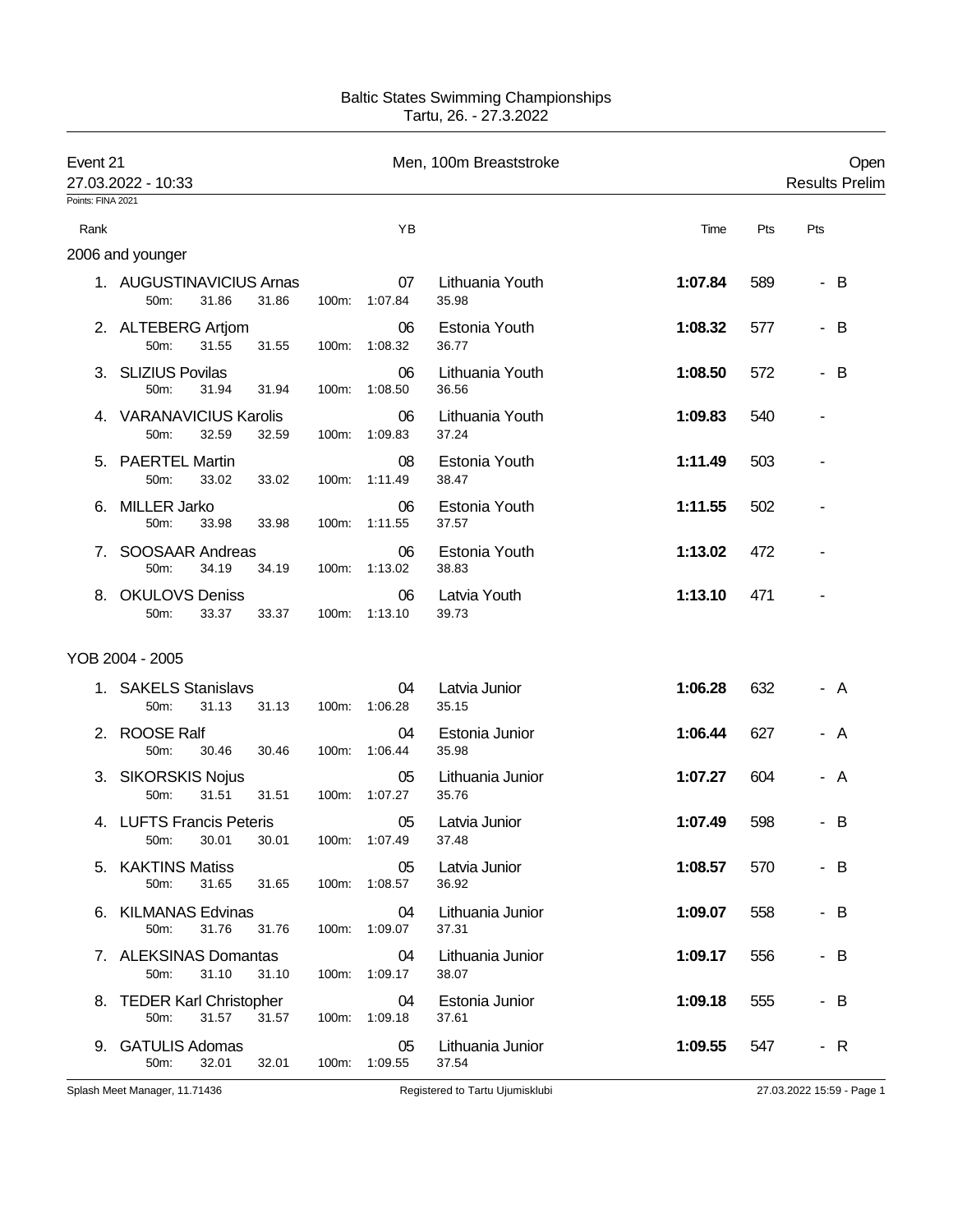## Baltic States Swimming Championships Tartu, 26. - 27.3.2022

## Event 21, Boys, 100m Breaststroke, Prelim, YOB 2004 - 2005

| Rank |                                                     |          | YB                  |                           | Time    | Pts | Pts                           |
|------|-----------------------------------------------------|----------|---------------------|---------------------------|---------|-----|-------------------------------|
|      | 10. VILLEMS Glen Marcus<br>32.13<br>50m:<br>32.13   |          | 04<br>100m: 1:09.65 | Estonia Junior<br>37.52   | 1:09.65 | 544 | $-R$                          |
| 11.  | <b>GABALIS Jonas</b><br>50m:<br>32.62<br>32.62      | 100m:    | 05<br>1:09.73       | Lithuania Junior<br>37.11 | 1:09.73 | 542 |                               |
| 12.  | <b>MOSKALENKO Denis</b><br>33.02<br>50m:<br>33.02   | 100m:    | 05<br>1:09.85       | Estonia Junior<br>36.83   | 1:09.85 | 539 |                               |
|      | 13. SOOVIK Carl Robert<br>32.31<br>50m:<br>32.31    | 100m:    | 04<br>1:10.49       | Estonia Junior<br>38.18   | 1:10.49 | 525 |                               |
|      | 14. LINDMA Jakob Matthias<br>32.66<br>50m:<br>32.66 | 100m:    | 05<br>1:10.55       | Estonia Junior<br>37.89   | 1:10.55 | 524 |                               |
|      | 15. NOPPONEN Jorven<br>50m:<br>33.65<br>33.65       |          | 05<br>100m: 1:12.00 | Estonia Junior<br>38.35   | 1:12.00 | 493 |                               |
| 16.  | <b>STERLIKOV Deniss</b><br>50m:<br>33.47<br>33.47   | $100m$ : | 05<br>1:12.81       | Estonia Junior<br>39.34   | 1:12.81 | 476 |                               |
| Open |                                                     |          |                     |                           |         |     |                               |
| 1.   | <b>BOBROVS Daniils</b><br>50m:<br>30.09<br>30.09    | 100m:    | 97<br>1:03.73       | Latvia Open<br>33.64      | 1:03.73 | 710 | A                             |
|      | 2. PALVADRE Christopher<br>30.08<br>50m:<br>30.08   |          | 03<br>100m: 1:04.84 | Estonia Open<br>34.76     | 1:04.84 | 675 | A                             |
|      | 3. BOICOVS Jevgenijs<br>50m:<br>30.75<br>30.75      | 100m:    | 97<br>1:06.12       | Latvia Open<br>35.37      | 1:06.12 | 636 | A<br>$\overline{\phantom{a}}$ |
|      | <b>SAKELS Stanislavs</b><br>50m:<br>31.13<br>31.13  | 100m:    | 04<br>1:06.28       | Latvia Junior<br>35.15    | 1:06.28 | 632 | A                             |
| 5.   | <b>ROOSE Ralf</b><br>50m:<br>30.46<br>30.46         | 100m:    | 04<br>1:06.44       | Estonia Junior<br>35.98   | 1:06.44 | 627 | A<br>-                        |
|      | 6. SIKORSKIS Nojus<br>50m:<br>31.51<br>31.51        | 100m:    | 05<br>1:07.27       | Lithuania Junior<br>35.76 | 1:07.27 | 604 | A                             |
| 7.   | <b>SELI Karel</b><br>50m:<br>31.29<br>31.29         | 100m:    | 98<br>1:07.33       | Estonia Open<br>36.04     | 1:07.33 | 602 | A<br>-                        |
|      | 8. SOVTSA Mark<br>50m:<br>31.64<br>31.64            | 100m:    | 01<br>1:07.39       | Estonia Open<br>35.75     | 1:07.39 | 601 | - A                           |
|      | 9. LUFTS Francis Peteris<br>30.01<br>50m:<br>30.01  |          | 05<br>100m: 1:07.49 | Latvia Junior<br>37.48    | 1:07.49 | 598 | - B                           |
|      | 10. AUGUSTINAVICIUS Arnas<br>50m:<br>31.86<br>31.86 | 100m:    | 07<br>1:07.84       | Lithuania Youth<br>35.98  | 1:07.84 | 589 | - B                           |
|      | 11. ALTEBERG Artjom<br>50m:<br>31.55<br>31.55       | 100m:    | 06<br>1:08.32       | Estonia Youth<br>36.77    | 1:08.32 | 577 | - B                           |